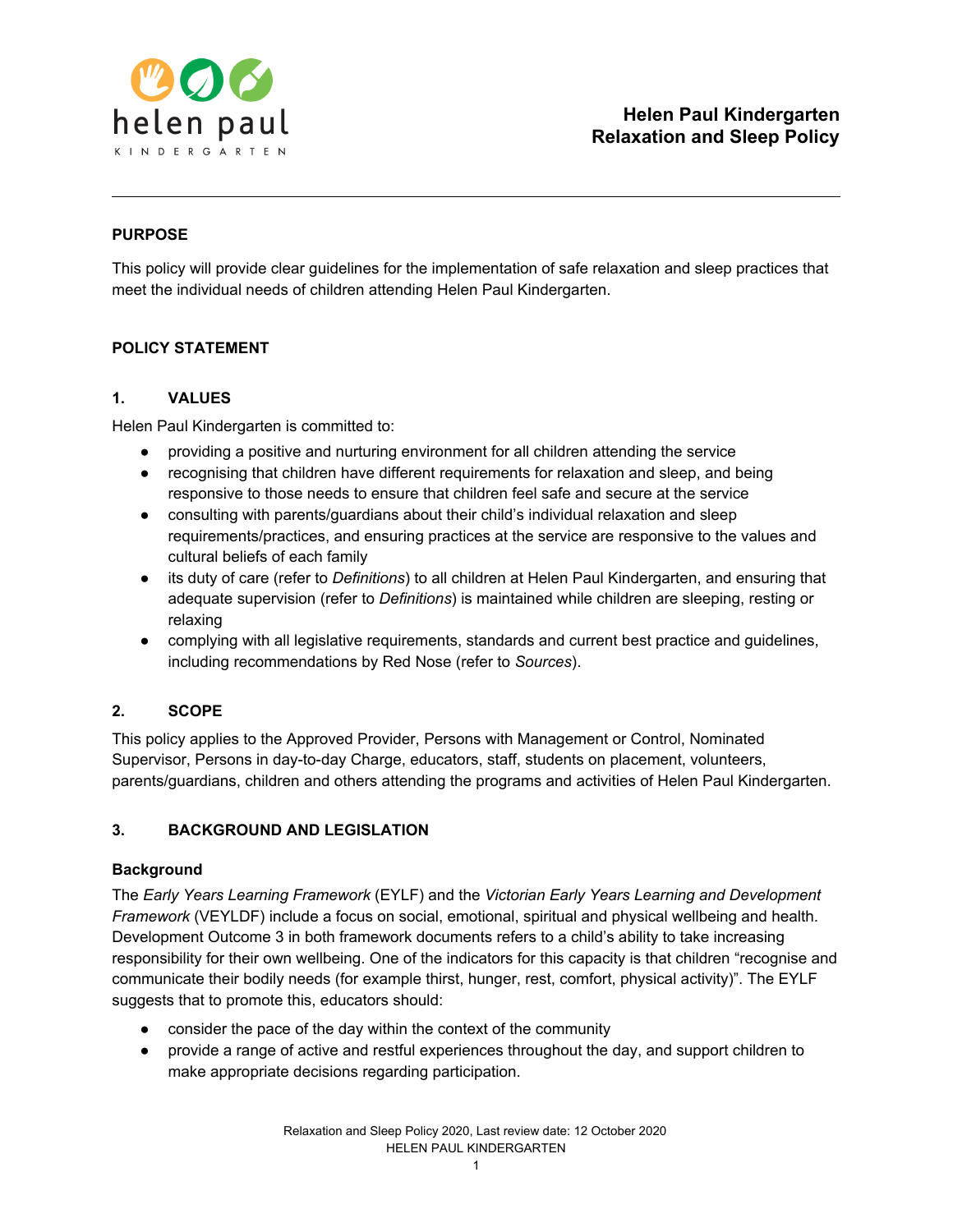

Employers have a responsibility under the *Occupational Health and Safety Act* to provide a safe and healthy working environment. This duty extends to others present in the workplace, including children and volunteers. Providing a safe environment for children at the service includes complying with current Australian/New Zealand standards in relation to equipment, such as mattresses (refer to *Sources*).

## **Legislation and standards**

Relevant legislation and standards include but are not limited to:

- *● Australian Consumer Law and Fair Trading Act 2012*
- *● Australian Consumer Law and Fair Trading Regulations 2012*
- *● Education and Care Services National Law Act 2010*
- *● Education and Care Services National Regulations 2011*
- *● National Quality Standard*, Quality Area 2: Children's Health and Safety
- *● Occupational Health and Safety Act 2004*

## **4. DEFINITIONS**

The terms defined in this section relate specifically to this policy. For commonly used terms e.g. Approved Provider, Nominated Supervisor, Regulatory Authority etc. refer to the *General Definitions* section of this manual.

**Adequate supervision:** (In relation to this policy) entails all children (individuals and groups) in all areas of the service, being in sight and/or hearing of an educator at all times including during toileting, sleep, rest and transition routines. Services are required to comply with the legislative requirements for educator-to-child ratios at all times. Supervision contributes to protecting children from hazards that may emerge in play, including hazards created by the equipment used.

Adequate supervision refers to constant, active and diligent supervision of every child at the service. Adequate supervision requires that educators are always in a position to observe each child, respond to individual needs, and immediately intervene if necessary. Variables affecting supervision levels include:

- number, age and abilities of children
- number and positioning of educators
- current activity of each child
- $\bullet$  areas in which the children are engaged in an activity (visibility and accessibility)
- developmental profile of each child and of the group of children
- experience, knowledge and skill of each educator
- need for educators to move between areas (effective communication strategies).

**Duty of care:** A common law concept that refers to the responsibilities of organisations to provide people with an adequate level of protection against harm and all reasonable foreseeable risk of injury.

**Red Nose:** (formerly SIDS and Kids), the recognised national authority on safe sleeping practices for infants and children (refer to *Sources)*

**Relaxation/rest:** A period of inactivity, solitude, calmness or tranquillity.

Relaxation and Sleep Policy 2020, Last review date: 12 October 2020 HELEN PAUL KINDERGARTEN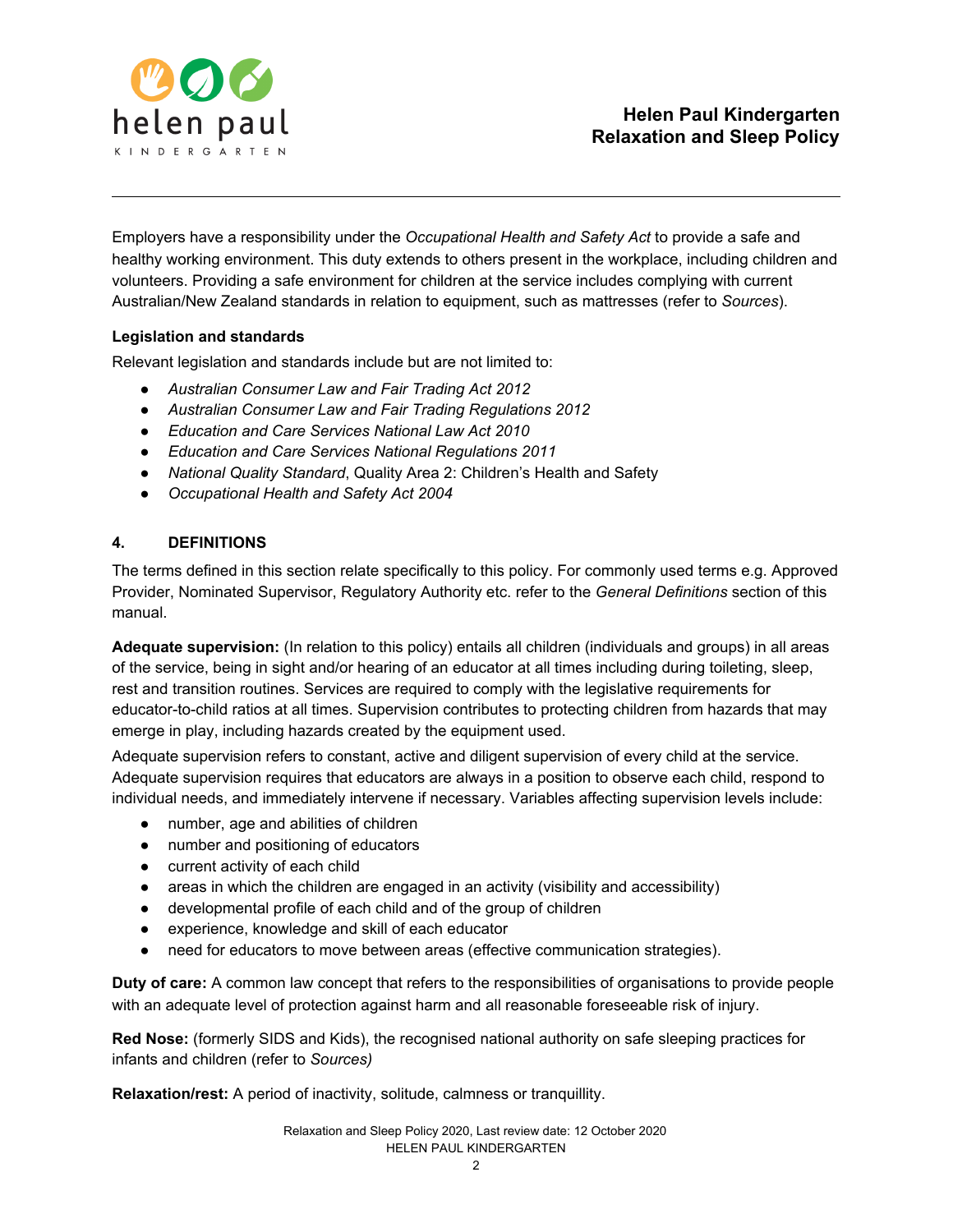

**SIDS (Sudden Infant Death Syndrome):** The unexpected and unexplained death of an infant, usually occurring during sleep.

## **5. SOURCES AND RELATED POLICIES**

#### **Sources**

- *Belonging, Being & Becoming – The Early Years Learning Framework for Australia* (EYLF): [https://docs.education.gov.au/documents/belonging-being-becoming-early-years-learning-framew](https://docs.education.gov.au/documents/belonging-being-becoming-early-years-learning-framework-australia) [ork-australia](https://docs.education.gov.au/documents/belonging-being-becoming-early-years-learning-framework-australia)
- The Royal Children's Hospital Melbourne, *Grow and Thrive - Sleep,* Volume 2 No 1, February 2014, Centre for Community Child Health[:](https://www.rch.org.au/ccch/publications-resources/grow-thrive/Grow___Thrive_-_Sleep/) [https://www.rch.org.au/ccch/publications-resources/grow-thrive/Grow\\_\\_\\_Thrive\\_-\\_Sleep/](https://www.rch.org.au/ccch/publications-resources/grow-thrive/Grow___Thrive_-_Sleep/)
- Australian Competition & Consumer Commission (2016), *Consumer product safety – a guide for businesses & legal practitioners*[:](https://www.accc.gov.au/publications/consumer-product-safety-a-guide-for-businesses-legal-practitioners) [https://www.accc.gov.au/publications/consumer-product-safety-a-guide-for-businesses-legal-pract](https://www.accc.gov.au/publications/consumer-product-safety-a-guide-for-businesses-legal-practitioners) [itioners](https://www.accc.gov.au/publications/consumer-product-safety-a-guide-for-businesses-legal-practitioners)
- Australian Children's Education & Care Quality Authority, *Safe sleep and rest practices*[:](https://www.acecqa.gov.au/resources/supporting-materials/infosheet/safe-sleep-and-rest-practices) [https://www.acecqa.gov.au/resources/supporting-materials/infosheet/safe-sleep-and-rest-practice](https://www.acecqa.gov.au/resources/supporting-materials/infosheet/safe-sleep-and-rest-practices) [s](https://www.acecqa.gov.au/resources/supporting-materials/infosheet/safe-sleep-and-rest-practices)
- WorkSafe Victoria, *Children's services – occupational health and safety compliance kit*: [https://www.worksafe.vic.gov.au/resources/childrens-services-occupational-health-and-safety-co](https://www.worksafe.vic.gov.au/resources/childrens-services-occupational-health-and-safety-compliance-kit) [mpliance-kit](https://www.worksafe.vic.gov.au/resources/childrens-services-occupational-health-and-safety-compliance-kit)
- *Victorian Early Years Learning and Development Framework* (VEYLDF): <https://www.education.vic.gov.au/childhood/professionals/learning/Pages/veyldf.aspx>

## **Service policies**

- *● Child Safe Environment Policy*
- *● Hygiene Policy*
- *● Incident, Injury, Trauma and Illness Policy*
- *● Interactions with Children Policy*
- *● Occupational Health and Safety Policy*
- *● Supervision of Children Policy*

## **PROCEDURES**

## **The Approved Provider is responsible for:**

- taking reasonable steps to ensure the sleep/rest needs of children at the service are met, with regard to the age of children, developmental stages and individual needs (Regulation 81(1))
- regularly reviewing practices to ensure compliance with the recommendations of Red Nose in relation to safe sleeping practices for children (refer to *Sources*)

Relaxation and Sleep Policy 2020, Last review date: 12 October 2020 HELEN PAUL KINDERGARTEN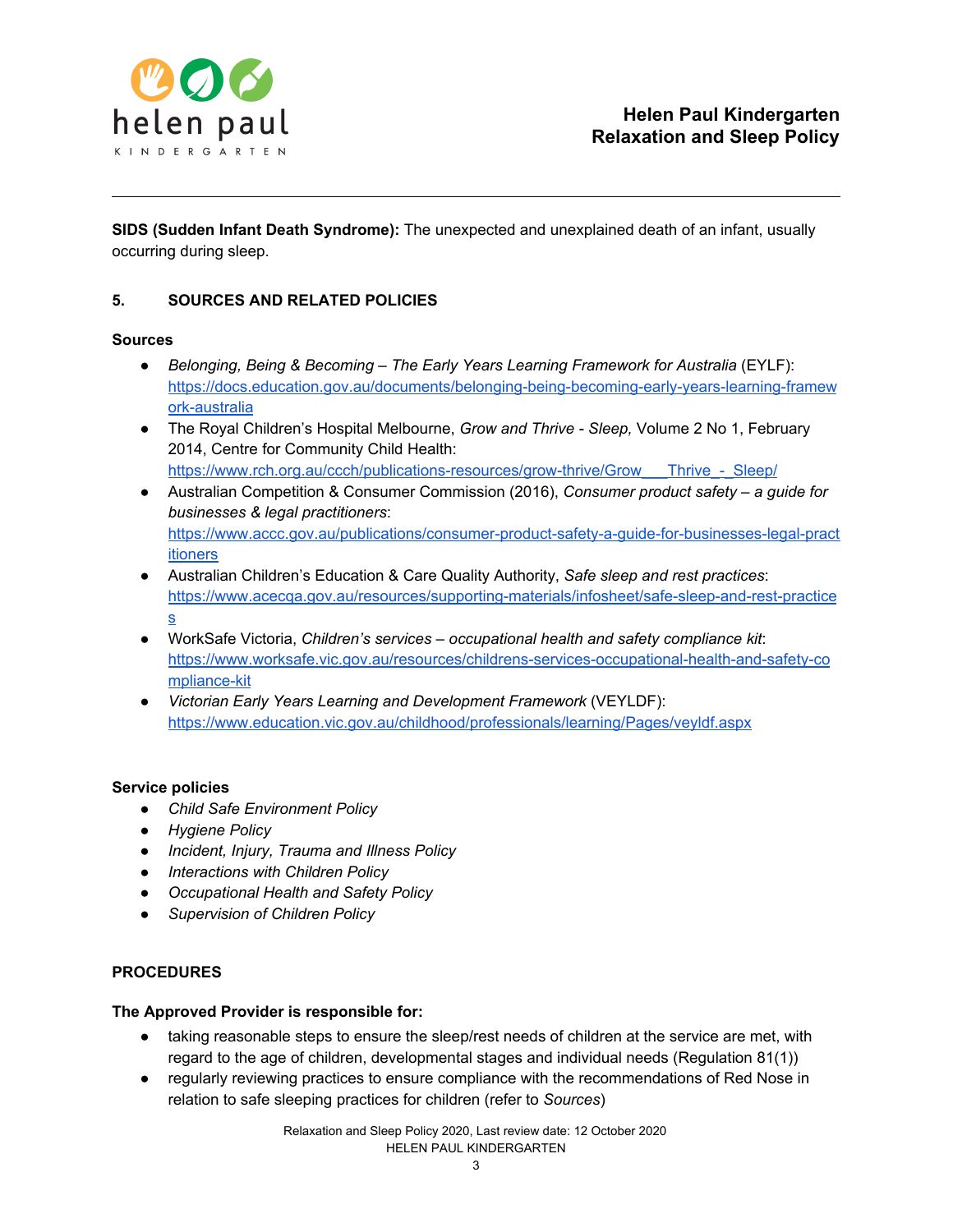

- providing information and training to ensure staff are kept informed of changing practices in relation to safe sleep practices for children
- ensuring parents/guardians are consulted about appropriate relaxation and sleep practices for their child
- protecting children from hazards and harm (Section 167)
- consulting with staff in relation to OHS issues when purchasing new equipment for the service
- ensuring compliance with WorkSafe Victoria's *Children's services – occupational health and safety compliance kit* (refer to *Sources*),
- ensuring adequate supervision of children at the service at all times, including during relaxation and sleep
- ensuring that rooms used for sleep and relaxation are well ventilated
- ensuring that there is adequate space to store bedding in a hygienic manner (refer to *Hygiene Policy*).

## **The Nominated Supervisor is responsible for:**

- taking reasonable steps to ensure the sleep/rest needs of children at the service are met with regard to the age of children, developmental stages and individual needs (Regulation 81(2))
- ensuring the educational program provides opportunities for each child to sleep, rest or engage in appropriate quiet play activities, as required
- protecting children from hazards and harm (Section 167)
- removing any hazards identified in the child's resting or sleeping environment and informing the Approved Provider, as soon as is practicable
- ensuring all staff and educators comply with the recommendations of Red Nose in relation to safe sleeping practices for children (refer to *Sources*)
- educating families about evidence-based safe sleeping practices
- assessing whether there are exceptional circumstances for alternative practices where family beliefs conflict with current recommended evidence-based guidelines for safe sleeping practices, seek written support from a professional and develop a risk management plan
- ensuring adequate supervision of children at the service at all times, including during relaxation and sleep
- storing items such as bedding in a hygienic manner to prevent cross-contamination (refer to *Hygiene Policy*).

## **Educators and other staff are responsible for:**

- providing each child with appropriate opportunities for relaxation and sleep according to their needs
- complying with the recommendations of Red Nose in relation to safe sleeping practices for children (refer to *Sources*)
- developing relaxation and sleep practices that are responsive to:
- the individual needs of children at the service
- parenting beliefs, values, practices and requirements
- the length of time each child spends at the service

#### Relaxation and Sleep Policy 2020, Last review date: 12 October 2020 HELEN PAUL KINDERGARTEN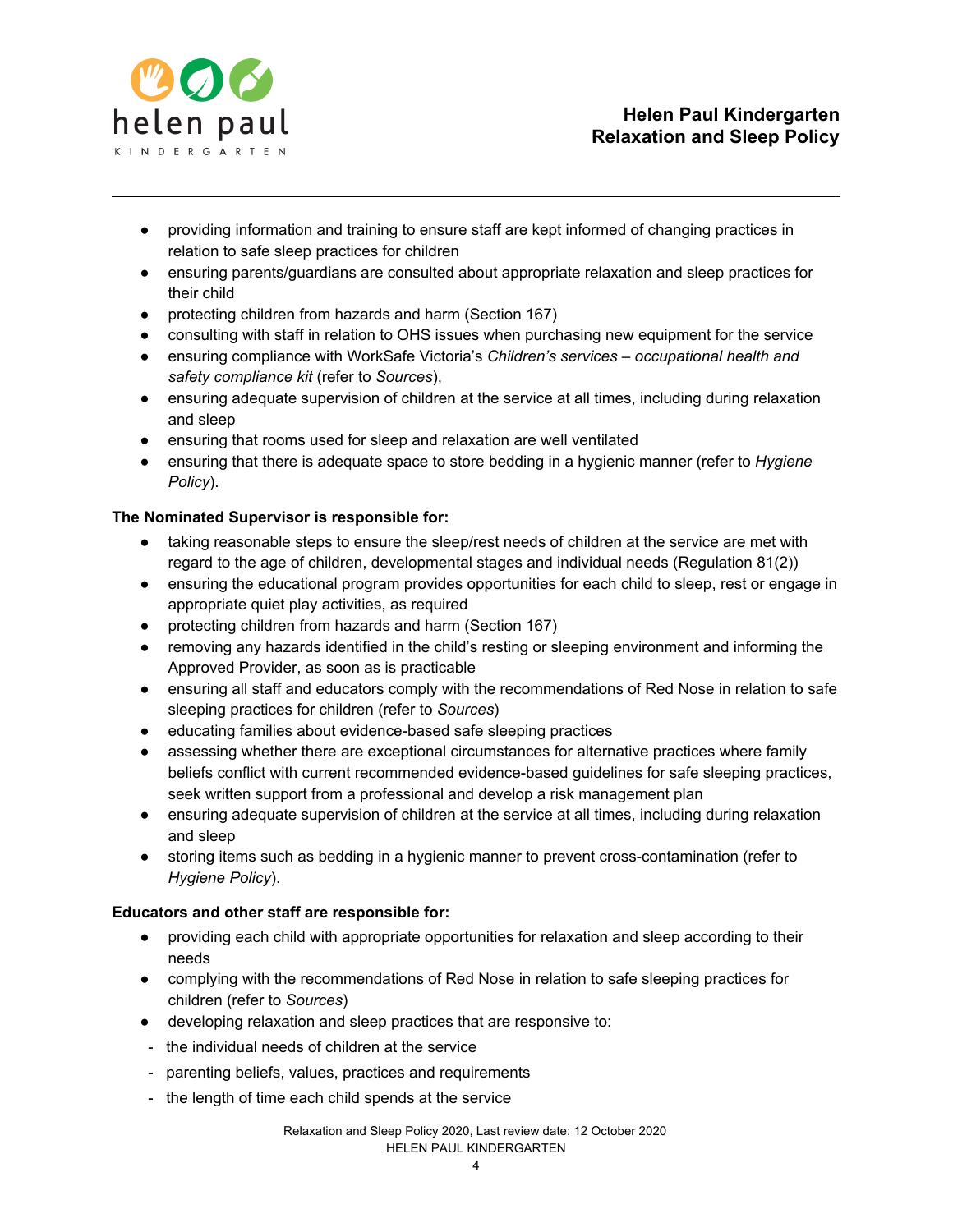

- circumstance or events occurring at a child's home
- consistency of practice between home and the service
- a child's general health and wellbeing
- the physical environment, including room temperature, lighting, airflow and noise levels
- educating families about evidence-based safe sleeping practices
- implementing the documented sleep regime and risk management strategies where in exceptional circumstances family beliefs conflict with current recommended evidence-based guidelines for safe sleeping practices
- minimising distress or discomfort for the children in their care
- ensuring that resting and sleeping practices are not used as a behaviour guidance strategy (refer to *Interactions with Children Policy*)
- providing a range of opportunities for relaxation throughout the day
- complying with WorkSafe Victoria's *Children's services – occupational health and safety compliance kit* (refer to *Sources*), including in relation to lifting children into and out of cots
- providing input in relation to OHS issues when new equipment is purchased for the service
- conducting regular safety checks of equipment used for sleeping/resting, such as cots and mattresses
- removing any hazards identified in the child's resting or sleeping environment and informing the Nominated Supervisor or Approved Provider, as soon as is practicable
- ensuring that any hanging cords, mobiles, curtains and blinds are inaccessible to children who are resting or sleeping
- providing adequate supervision (refer to *Definitions*) of all children, including during sleep, rest and relaxation
- supervising children displaying symptoms of illness closely, especially when resting or sleeping (refer to *Incident, Injury, Trauma and Illness Policy*)
- ensuring that artificial heating, such as heat bags and hot-water bottles, is not used to provide warmth
- ensuring that the *Hygiene Policy* and procedures are implemented for the cleaning and storage of mattresses
- documenting and communicating children's rest and sleep times to co-workers during shift changes
- providing information to families about the service's relaxation and sleep practices
- developing communication strategies to inform parents/guardians about their child's rest and sleep patterns, including times and length of sleep
- encouraging children's independence, and assisting children with dressing as needed.

## **Parents/guardians are responsible for:**

- discussing their child's relaxation and sleep requirements and practices prior to commencing at the service, and when these requirements change
- providing information on the child's enrolment form if the child requires special items while resting or sleeping e.g. a comforter or soft toy